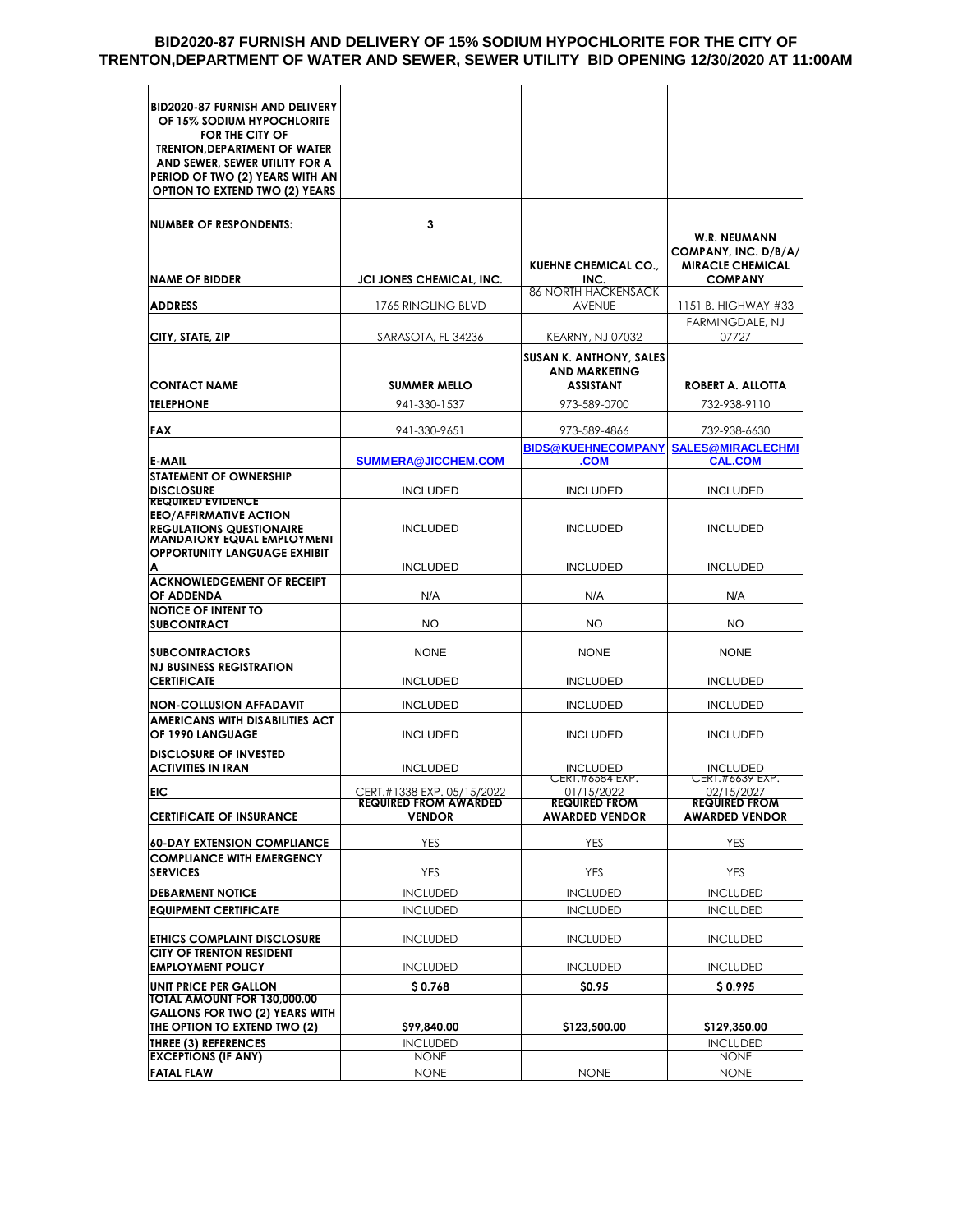У

## PROPOSAL

THE UNDERSIGNED PROPOSES TO PROVIDE THE SUPPLY AND DELIVERY OF 130,000 GALLONS OF 15% BY WEIGHT SODIUM HYPOCHLORITE SOLUTION TO THE TRENTON SEWER UTILITY, 1502 LAMBERTON ROAD, TRENTON, NJ FOR TWO (2) YEARS WITH THE OPTION TO EXTEND TWO (2) YEARS FOR THE SEWER UTILITY, DEPARTMENT OF WATER AND SEWER UTILITY:

| APPROXIMATELY:<br>$4 - 168$<br>130,000 GALLONS @<br>PER GALLON FOR A TOTAL                           |
|------------------------------------------------------------------------------------------------------|
| AMOUNT OF \$<br><b>PER YEAR</b><br>Minety nine thousand eight<br>idra<br>WRITE TOTAL AMOUNT IN WORDS |
| <u> EL Jones Chemicals, Inc.</u><br>COMPANY NAME                                                     |
| <b>PIAQ</b><br>ralir<br>63<br>$\overline{\text{Kir}}$<br><b>ADDRESS</b>                              |
| 236<br><b>STATE</b><br>$\overline{\text{ZIP}}$<br><b>CITY</b>                                        |
| <b>BY</b><br>SIGNATURE<br><b>DATE</b>                                                                |
| PERSON TO CONTACT:<br><u>Immer Mello</u> EMAIL ADDRESS SUMM                                          |
| TELEPHONE NUMBER:                                                                                    |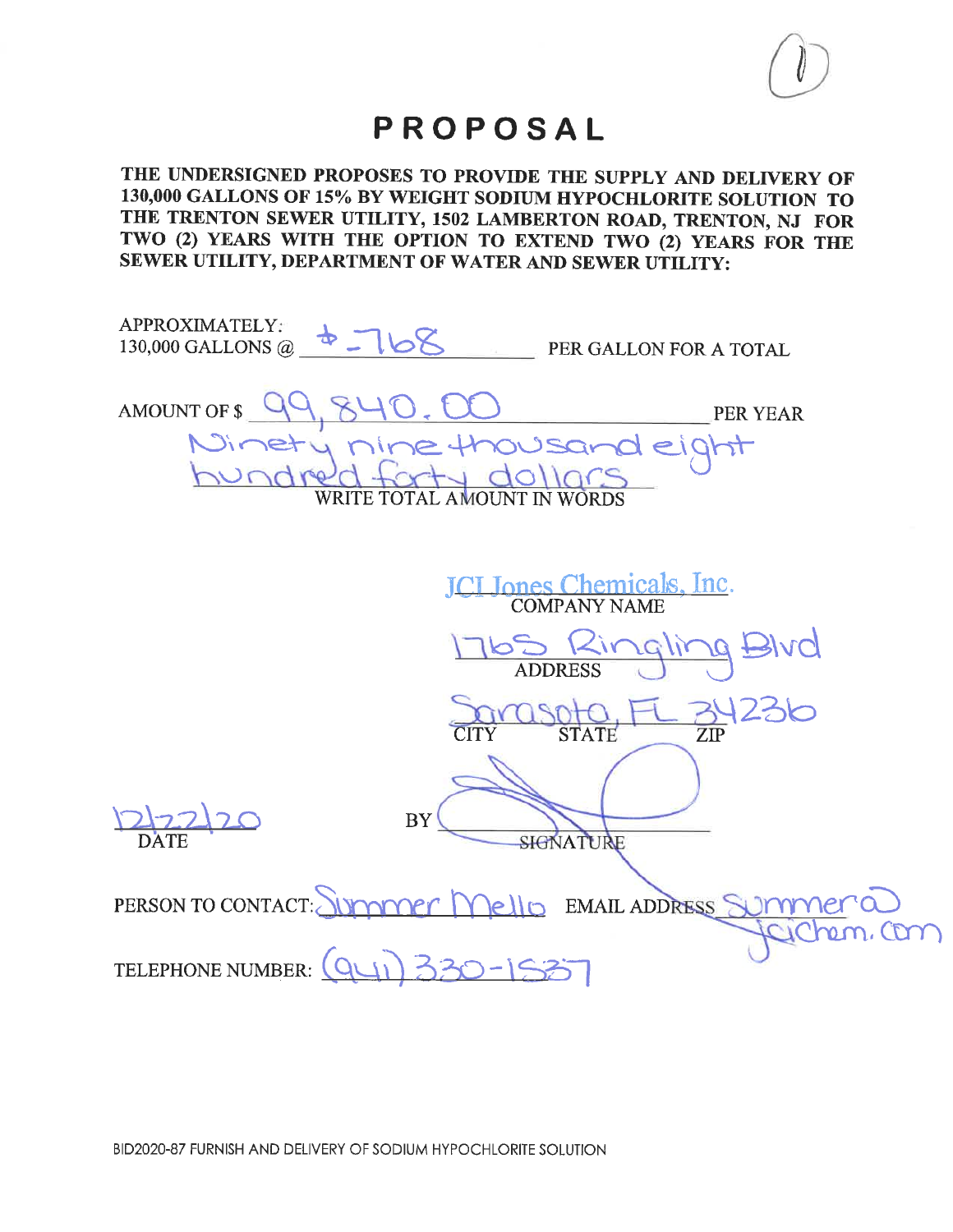

## PROPOSAL

THE UNDERSIGNED PROPOSES TO PROVIDE THE SUPPLY AND DELIVERY OF 130,000 GALLONS OF 15% BY WEIGHT SODIUM HYPOCHLORITE SOLUTION TO THE TRENTON SEWER UTILITY, 1502 LAMBERTON ROAD, TRENTON, NJ FOR TWO (2) YEARS WITH THE OPTION TO EXTEND TWO (2) YEARS FOR THE SEWER UTILITY, DEPARTMENT OF WATER AND SEWER UTILITY:

APPROXIMATELY: 130,000 GALLONS @  $$ 0.95$ **PER GALLON FOR A TOTAL** 

AMOUNT OF \$ 123,500.00

**PER YEAR** 

One Hundred Twenty-Three Thousand, Five Hundred Dollars and Zero Cents WRITE TOTAL AMOUNT IN WORDS

> Kuehne Chemical Co. Inc. **COMPANY NAME**

86 North Hackensack Ave. **ADDRESS** 

Kearny, NJ 07032 ZIP **CITY STATE** 

**SIGNATURE** 

12/21/20 **DATE** 

PERSON TO CONTACT: Susan K. Anthony EMAIL ADDRESS bids@kuehnecompany.com

TELEPHONE NUMBER: (973) 589-0700